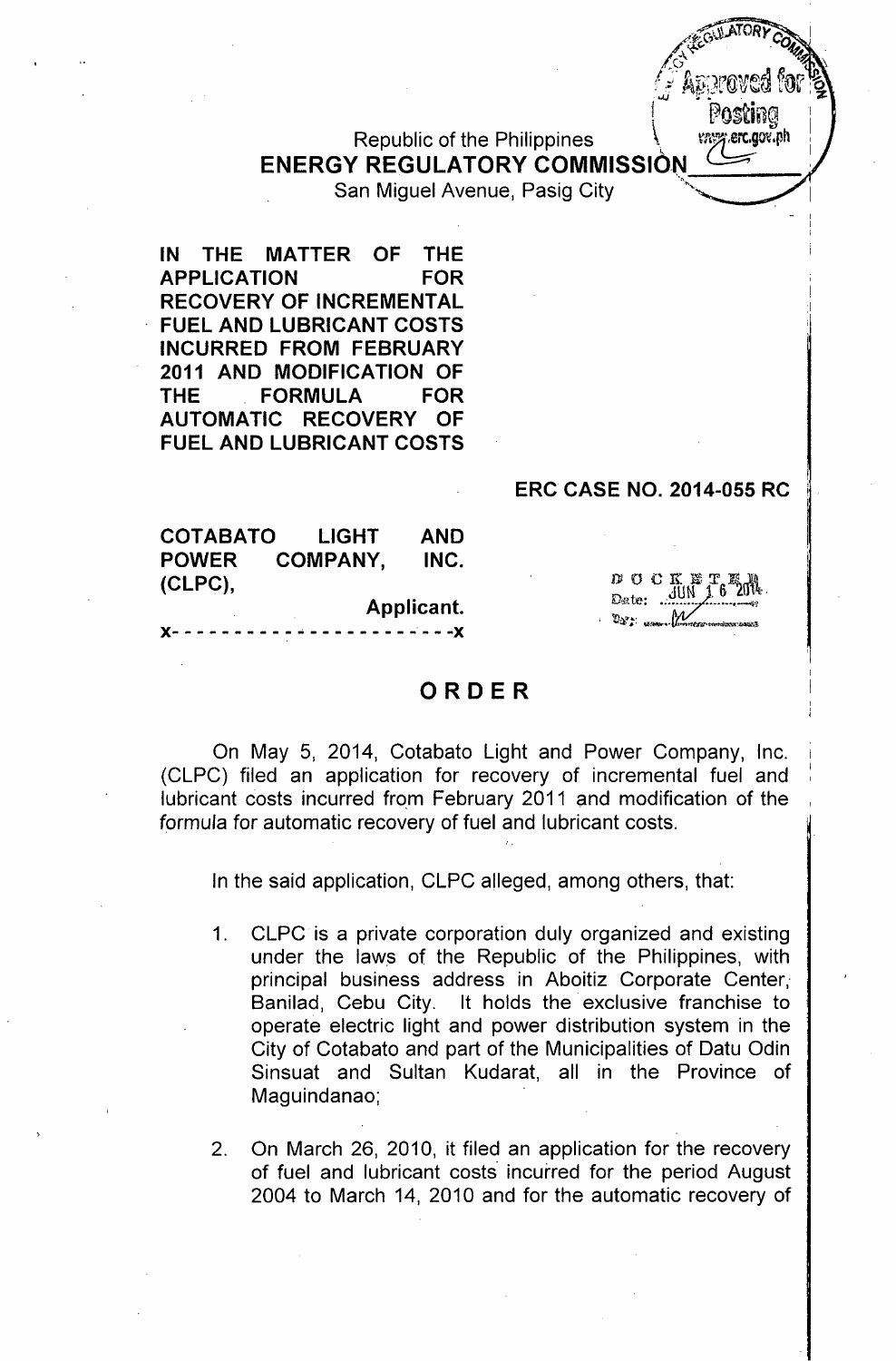ERC CASE NO. 2014-055 RC ORDER/June 9, 2014 Page 2 of 11

> fuel and lubricant costs to be incurred subsequently.<sup>1</sup> On July 19, 2010, the Commission approved said application, thus:

"WHEREFORE, the foregoing premises considered, the application filed by Cotabato Light and Power Company, Inc. (CLPC) on March 26, 2010 for recovery of actual fuel and lubricant costs incurred for the period 2004-2010, and for automatic recovery of fuel and lubricant cost, with prayer for provisional authority, is hereby APPROVED WITH MODIFICATION.

### $x$  x  $x$

The proposed formula for the automatic recovery of fuel and lubricant costs is likewise denied to avoid confusion with the AGRA confirmation. CLPC should instead file an application for the recovery of future fuel and lubricant costs.

### SO ORDERED."

3. On September 9, 2010, it filed a *"Motion for Partial Reconsideration"* of the foregoing Decision. On December 6, 2010, the Commission issued an Order holding, thus:

"WHEREFORE, the foregoing premises considered, the "Motion for Partial Reconsideration" filed by Cotabato Light and Power Company, Inc. (CLPC) on September 9, 2010 is hereby PARTIALLY GRANTED.

### $x$  x  $x$

Further, CLPC is hereby authorized to recover its future fuel and lubricant costs using the following approved formula subject to confirmation:

$$
FCA = \frac{(FC + LC)}{S}
$$

*Where:*

$$
FCA =
$$
 *Full Cost Adjustment for the current Month*

 $FC$ *Fuel Cost for the previous month, subject to heat rate cap of 0.26 Itr/kWh or the actual heat rate, whichever is lower*

<sup>1</sup> ERC Case No. 2010-023 RC captioned *"In the Matter of the Application for Recovery of Actual Fuel and Lubricant Costs Incurred for the Period 2004- 2010, and for Automatic Recovery of Fuel and Lubricant Costs, With Prayer for Provisional Authority."*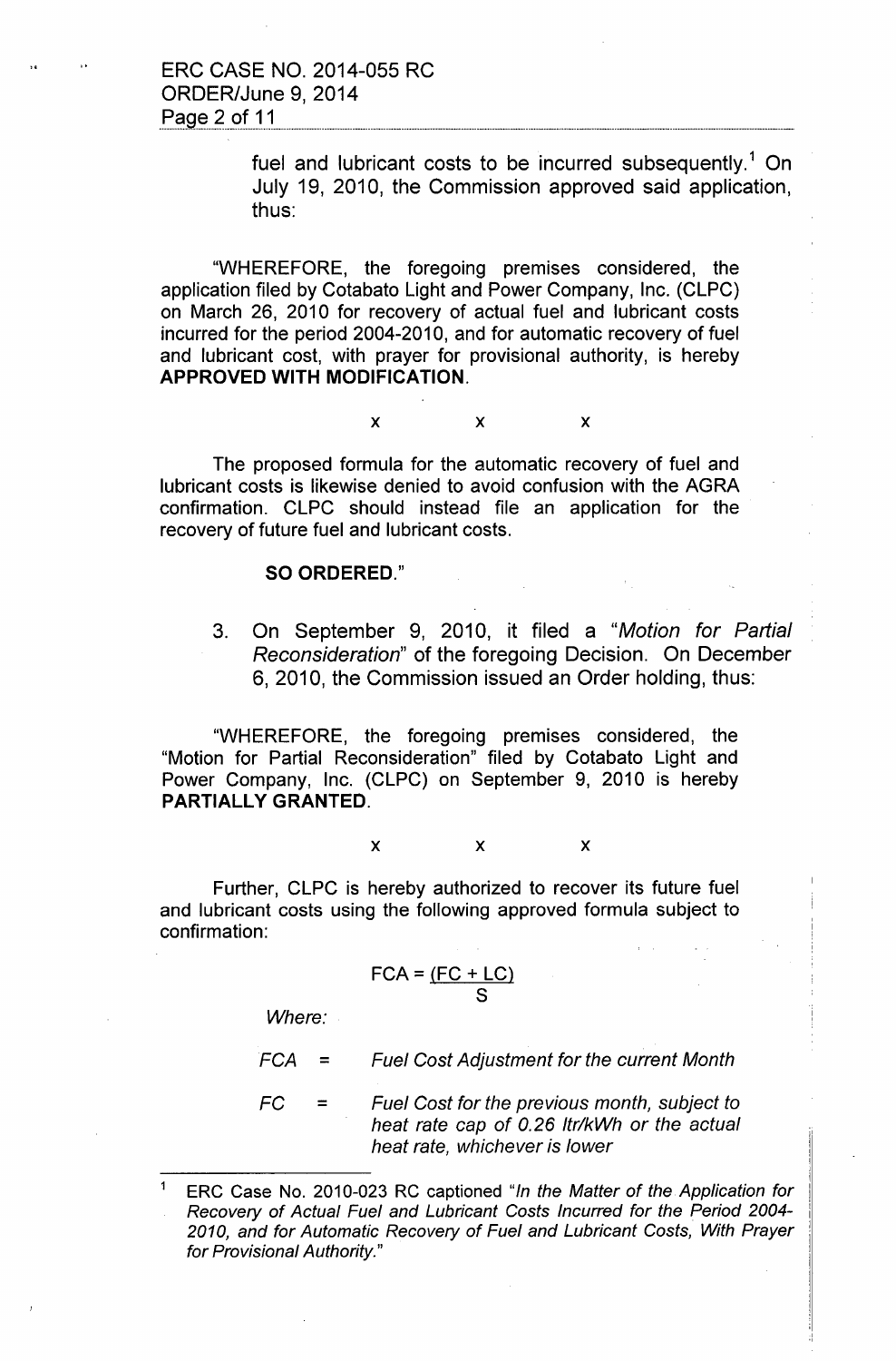- *LC = Lubricant Cost for the previous month, subject to heat rate cap of 0.00162 Itr/kWh or the actual heat rate, whichever is lower*
- $s =$ *kWh sales for the previous month"*
- 4. Inasmuch as the formula on the automatic recovery of fuel and lubricant costs commenced implementation only after January 2011 when the Order was released, there remained fuel and lubricant costs it incurred but unrecovered for the period March 15, 2010 to January 2011. Hence, it filed an application for the recovery of actual fuel and lubricant costs incurred for the said period.<sup>2</sup> which the Commission, in its Decision dated September 26, 2011 approved, as follows:

"WHEREFORE, the foregoing premises considered, the application filed by Cotabato Light and Power Company, Inc. (CLPC) for the recovery of its actual fuel and lubricant costs incurred for the period March 15, 2010 to January 2011 is hereby **APPROVED with MODIFICATION.**

Accordingly, CLPC is authorized to recover the fuel and lubricant costs (on top of the existing fuel recovery charge of PhpO.0298/kWh) amounting to Php17,275,184,43, equivalent to PhpO.1554/kWh, effective on the next billing cycle from receipt of this Decision until such time that the full amount shall have been recovered."

## **Incremental Fuel and Lubricant Costs**

5. In its Order dated December 6, 2010 in ERC Case No. 2010-023 RC (the "Order"), the Commission prescribed a formula for the automatic recovery of its fuel and lubricant costs, which commenced implementation of the formula for the billing month February 2011;

<sup>&</sup>lt;sup>2</sup> ERC Case No. 2011-068 RC captioned "In the Matter of the Application for Recovery of Actual Fuel and Lubricant Costs Incurred for the period March 15, 201 to January 2011."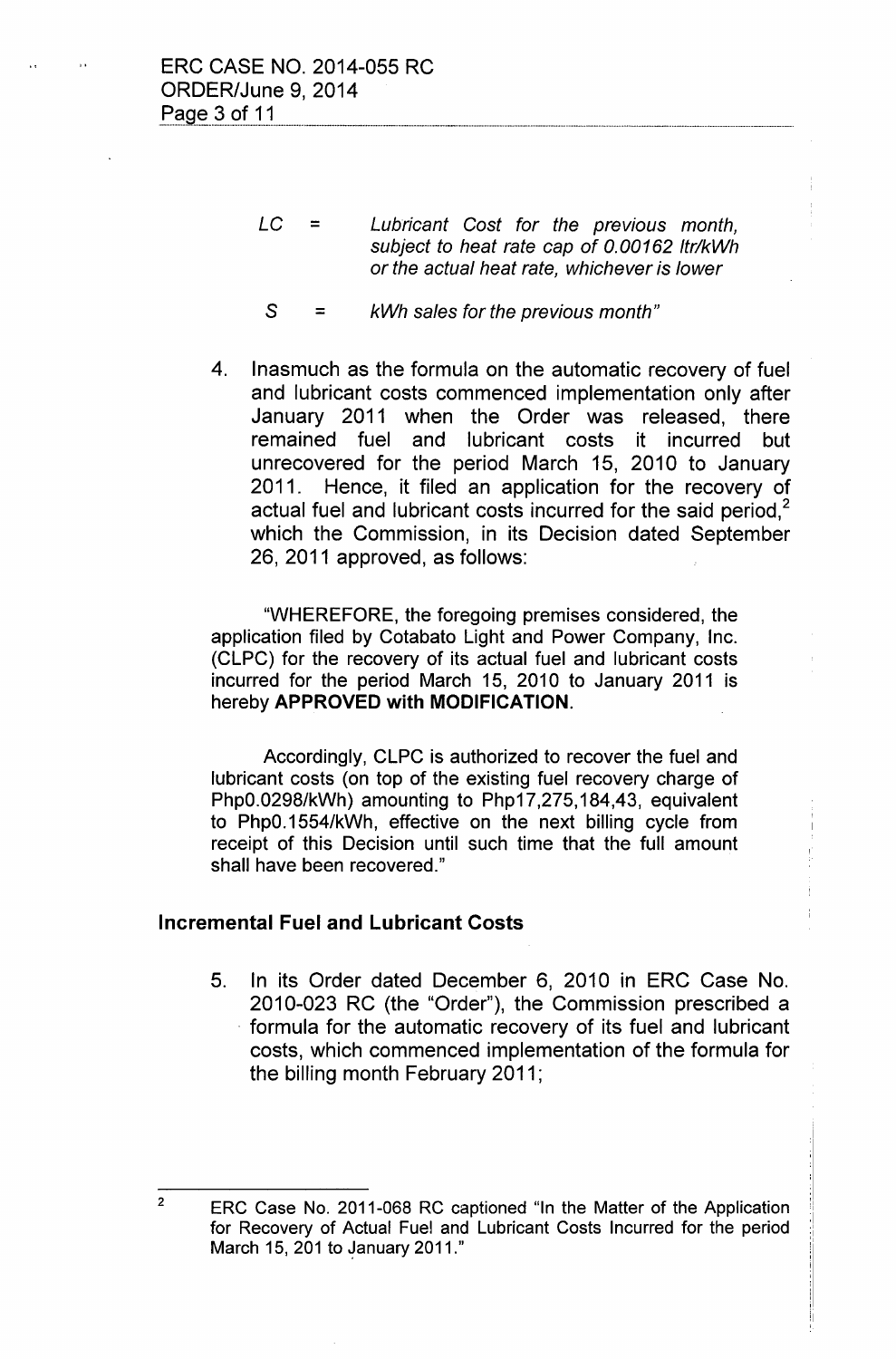- 6. Under the formula, a heat rate cap of 0.26 liter/kWh or the actual heat rate, whichever is lower, is imposed on fuel costs, while a heat rate cap of 0.00162 liter/kWh or the actual heat rate, whichever is lower, is imposed on lubricant costs;
- 7. Unfortunately for it, implementation of the heat rate caps have since resulted in fuel and lubricant costs which, although actually and legitimately incurred, have continued to grow even as it has been unable to recover the same. With its recovery limited by the heat rate caps, it is forced to shoulder the remaining fuel and lubricant costs, thus, gravely affecting its financial viability;
- 8. As this burden continues to be made heavier by the constantly increasing prices of fuel and foreign currency, it seeks the authorization of the Commission to recover fuel and lubricant costs incurred from February 2011, which have remained unrecovered with the use of the automatic recovery formula. Thus, as of the period from February 2011 to December 2013, $^{\rm 3}$  unrecovered costs amount to:

|                                        | February – December 2011 (PhP) | 2012 (PhP) | 2013 (PhP)                       | Total (PhP)  |
|----------------------------------------|--------------------------------|------------|----------------------------------|--------------|
| Unrecoverable<br><b>Fuel Costs</b>     | 154,700.40                     | 889,961.09 | 1,087,293.74                     | 2,131,955.23 |
| Unrecoverable<br>Lube Oil Costs        | 220,724.18                     | 926,487.45 | 454.012.10                       | 1,601,223.73 |
| <b>Total</b><br>Unrecoverable<br>Costs | 375,424.58                     |            | $1,816,448.54 \mid 1,541,305.84$ | 3,733,178.96 |

9. Further, considering that the operation of the CLPC plant is on a continuing basis, it prays for the recovery of incremental fuel and lubricant costs still to be incurred, and resulting from the implementation of the automatic recovery formula following December 2013. Such recovery shall be subject to the modification of the automatic recovery formula, if approved by the Commission as hereinafter prayed for;

3

The detailed computation of the incremental fuel and lubricant costs from February 2011 to December 2013 is attached as Annex "A" hereof.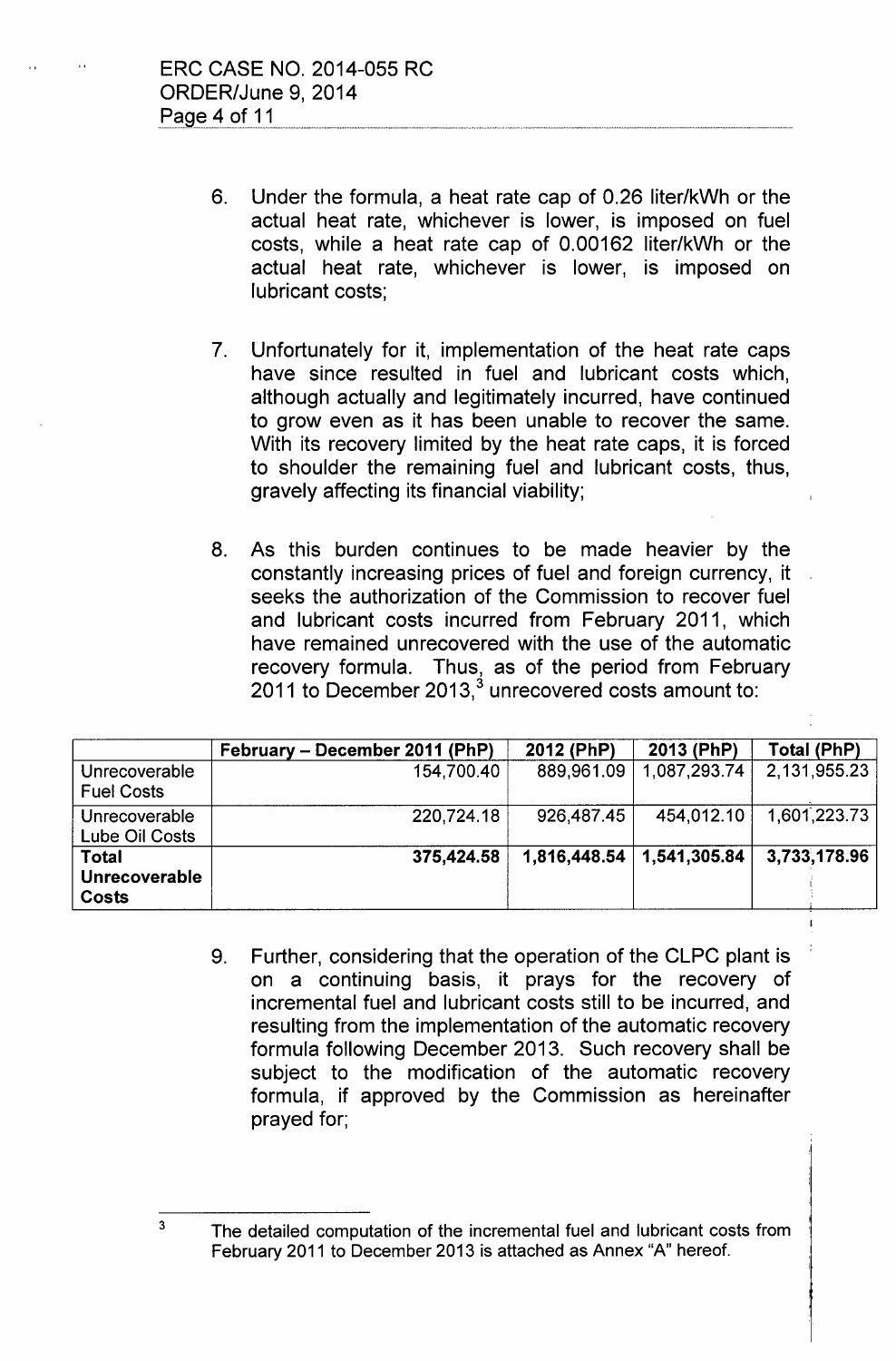$\sim$ 

 $\ddot{\phantom{a}}$ 

- 10. The incremental fuel and lubricant costs of Three Million Seven Hundred Thirty-Three Thousand One Hundred Seventy-Eight and 96/100 (PhP3, 733,178.96), as well as those incurred following December 2013, represent actual costs it has incurred, and will incur, solely for fuel and lubricants, with the labor component not included from the amounts proposed to be recovered. These incremental fuel and lubricant costs are likewise not included in the computation of operation and maintenance costs in its performance-based rate application;
- 11. It proposes to recover the incremental fuel and lubricant costs over a period of twelve (12) months, with the incremental fuel and lubricant costs for February 2011 to December 2013 of **PhP3, 733,178.96** translating to a monthly cost recovery of PhPO.0308/kWh, computed as follows:

| <b>Estimated cost recovery</b><br>rate per month | $\equiv$ | PhP3,733,178.96<br>121,231,034 kWh* |
|--------------------------------------------------|----------|-------------------------------------|
|                                                  | =        | <b>PhP0.0308/kWh</b>                |

*\*Actual energy sales* of *CLPC for 2013.*

- 12. The costs above-proposed are reasonable, just and fair under the premises given that they are actual and legitimate costs incurred in relation to the operation of its generating plant. These costs are evidently material and constitute a considerable drain on its finances inasmuch as they are incurred from day to day without any means of recovery other than through the instant application;
- 13. While it is aware of the rationale for setting the heat rate caps, the old age of the plant is an actual and immutable fact which has made meeting the caps unrealistic and greatly difficult for the plant. At a service life of fifty (50) years, more or less, a plant's performance and efficiency will surely erode - a circumstance impossible to change or improve unless substantial rehabilitation or overhaul or even replacement is undertaken. Simply put, it is an impossible situation for it to comply with heat rate caps that are apt to, or have been determined based on, younger and, definitely, more efficient plants;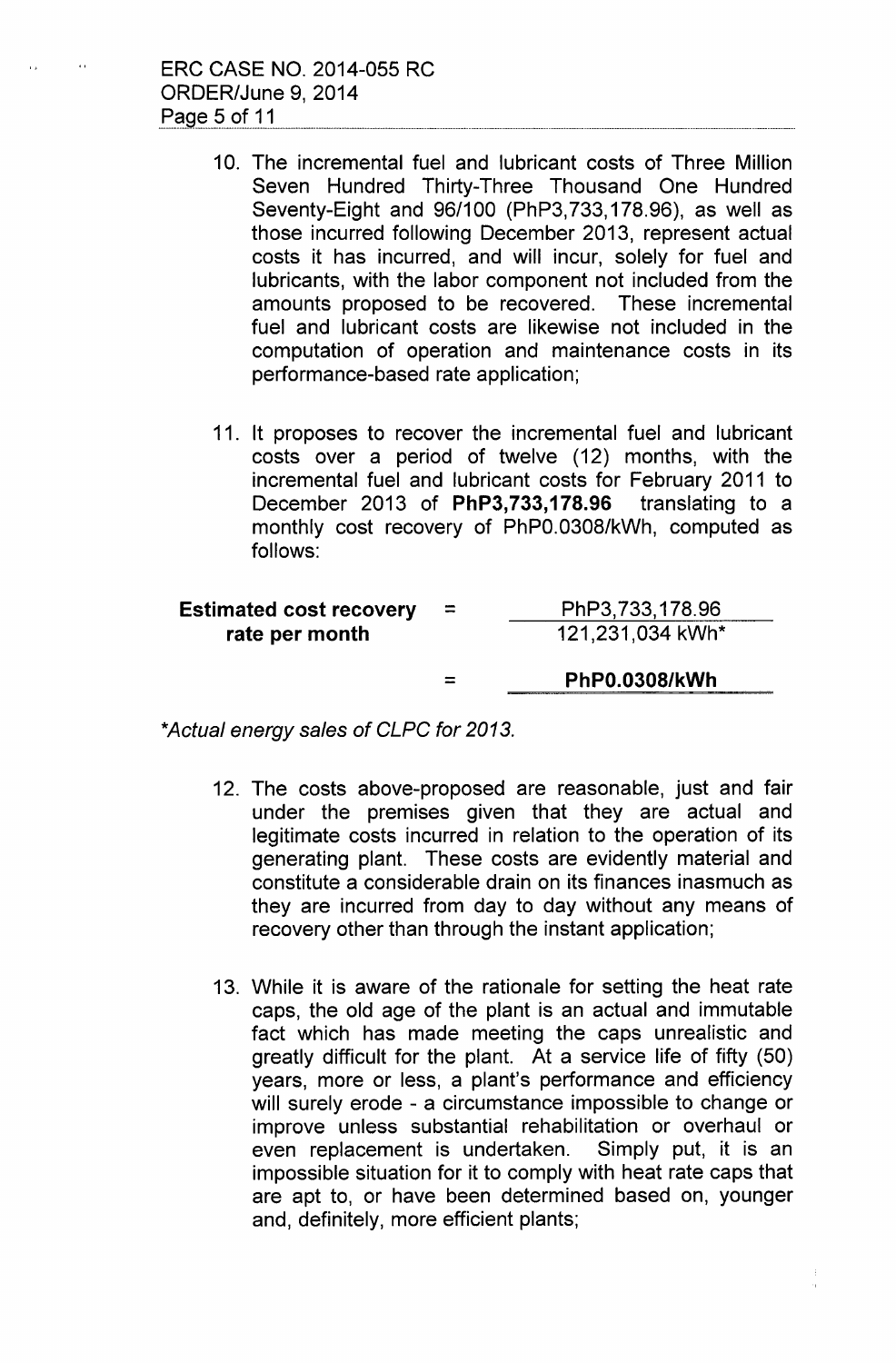- 14. Nevertheless, it has, as always, remained conscientious and diligent in handling and maintaining the plant in order that it can be called upon to serve its consumers particularly in periods of supply deficit in Mindanao. At the same time, it, bearing in mind its legal mandate to supply electricity in the least cost manner to its captive market (subject to the collection of retail rate duly approved by the  $ERC$ ),<sup>4</sup> continually ensures that the benefits derived from operating the plant far outweigh its costs;
- 15. It is in light of the foregoing, it requests the understanding of the Commission in respect of its difficult predicament *visa-vis* meeting the heat rate caps, by way of allowing it to recover the incremental fuel and lubricant costs incurred and paid over and above the caps;

# **Application of 0.34 liter/kWh in the Interruptible Load Program (ILP) Rules**

16. Drawing from its difficult experience in the implementation of the heat rate caps set forth in the automatic recovery formula, it requests its amendment, thus:

$$
FCA = \frac{(FC + LC)}{S}
$$

*Where:*

- *FCA* = *Fuel Cost Adjustment for the current Month*
- *FC* = *Fuel Cost for the previous month*, *subject to heat rate cap* of *0.-2634 Itr/kWh or the actual heat rate, whichever is lower*
- *LC* = *Lubricant Cost for the previous month, subject to heat rate cap* of *0.00162 Itr/kWh or the actual heat rate, whichever is lower*

S = *kWh sales for the previous month*

Section 23 of Republic Act No. 9136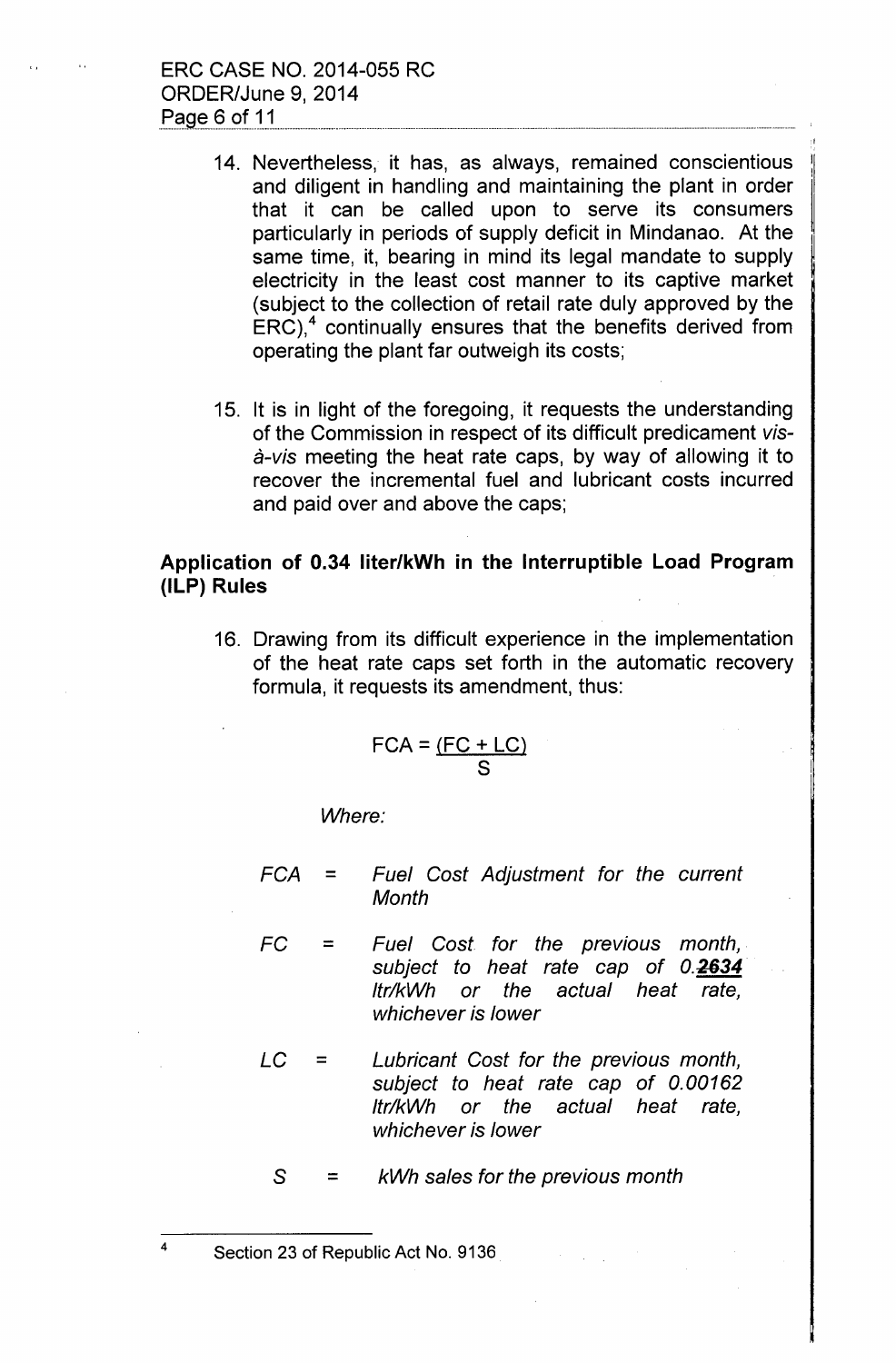- 17. The proposed heat rate cap of 0.34 liter/kWh is the fuel consumption rate set by the Commission in Resolution No. 8, Series of 2013,<sup>5</sup> which amended Resolution No. 8, Series of 2010,<sup>6</sup> otherwise known as the "Rules to Govern *the Interruptible Load Program of Distribution Utilities".* This closely approximates the actual fuel consumption efficiency of the CLPC's plant which has become inefficient considering its old age, with most of its engines having been commissioned as far back as in the 1960s. With the inevitable wear and tear causing the plant to run at less than optimum, it is simply beyond its control to keep the plant's fuel consumption within the heat rate caps set out in the automatic recovery formula under the Order;
- 18. Considering the continuing power shortage in Mindanao, it has been compelled to run its plant notwithstanding that its continued operation has contributed to the further deterioration of the plant. In performing its responsibility of providing supply to end-users within its franchise area, however, it must bear the incremental costs of fuel and lubricants which cannot be recovered under the formula. With the Mindanao power situation not appearing to improve anytime in the near future, it cannot afford for its costs to accumulate without any hope of recovery. The impact on its financial viability is a serious burden which will adversely affect the quality of service it renders to its customers; and
- 19. It prays that, after trial on the merits, the Commission approve the following:
	- 19.1 Recovery of the amount of **PhP3, 733,178.96** representing incremental fuel and lubricant costs incurred from February 2011 to December 31, 2013, for a period of twelve (12) months or an estimated monthly rate impact of PhPO.0308/kWh;

<sup>5</sup> A Resolution Amending Article IV, Section 1 of the *"Rules to Govern the Interruptible Load Program of Distribution Utilities".*

<sup>6</sup> *"A Resolution Adopting the Rules to Govern the Interruptible Load Program (ILP) of Distribution Utilities (DUs)".*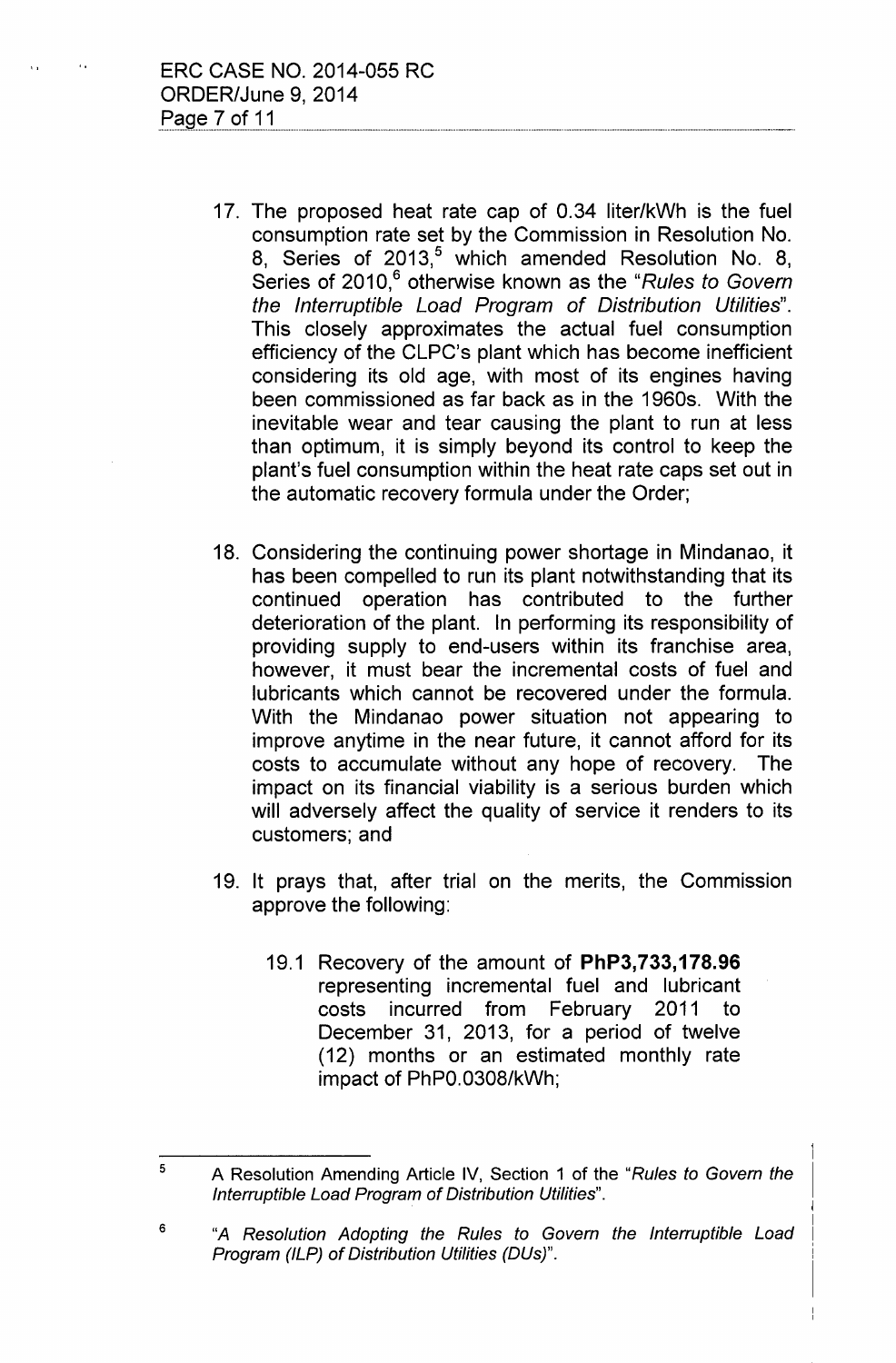- 19.2 Recovery of incremental fuel and lubricant costs incurred following December 31, 2013, subject to any amendment of the automatic recovery formula; and
- 19.3 Amendment of the automatic recovery formula, thus:

$$
FCA = \frac{(FC + LC)}{S}
$$

*Where:*

*FCA = Month Fuel Cost Adjustment for the current*

- *FC = Fuel Cost for the previous month, subject to heat rate cap* of *0.2634 Itr/kWh or the actual heat rate, whichever is lower*
- *LC = Lubricant Cost for the previous month, subject to heat rate cap* of *0.00162 Itr/kWh or the actual heat rate, whichever is lower*
- $S =$ *kWh* sales *for the previous month.*

On June 4, 2014, CLPC filed a *"Motion to Reset Venue* of *Hearing on July* 22, *2014"* praying that the venue of hearing be transferred from CLPC's Main Office, Sinsuat Avenue, Cotabato City to the Commission's Field Office in Davao City in view of the recent incidents of violence in and around the area of Cotabato City.

Finding the said *"Motion to Reset Venue* of *Hearing on July 22, 2014"* meritorious, the same is hereby **GRANTED.** Accordingly, the instant application is hereby set anew for jurisdictional hearing, expository presentation, pre-trial conference and evidentiary hearing on **July 22, 2014 (Tuesday) at two o'clock in the afternoon (2:00 P.M.) at the Energy Regulatory Commission-Mindanao Field**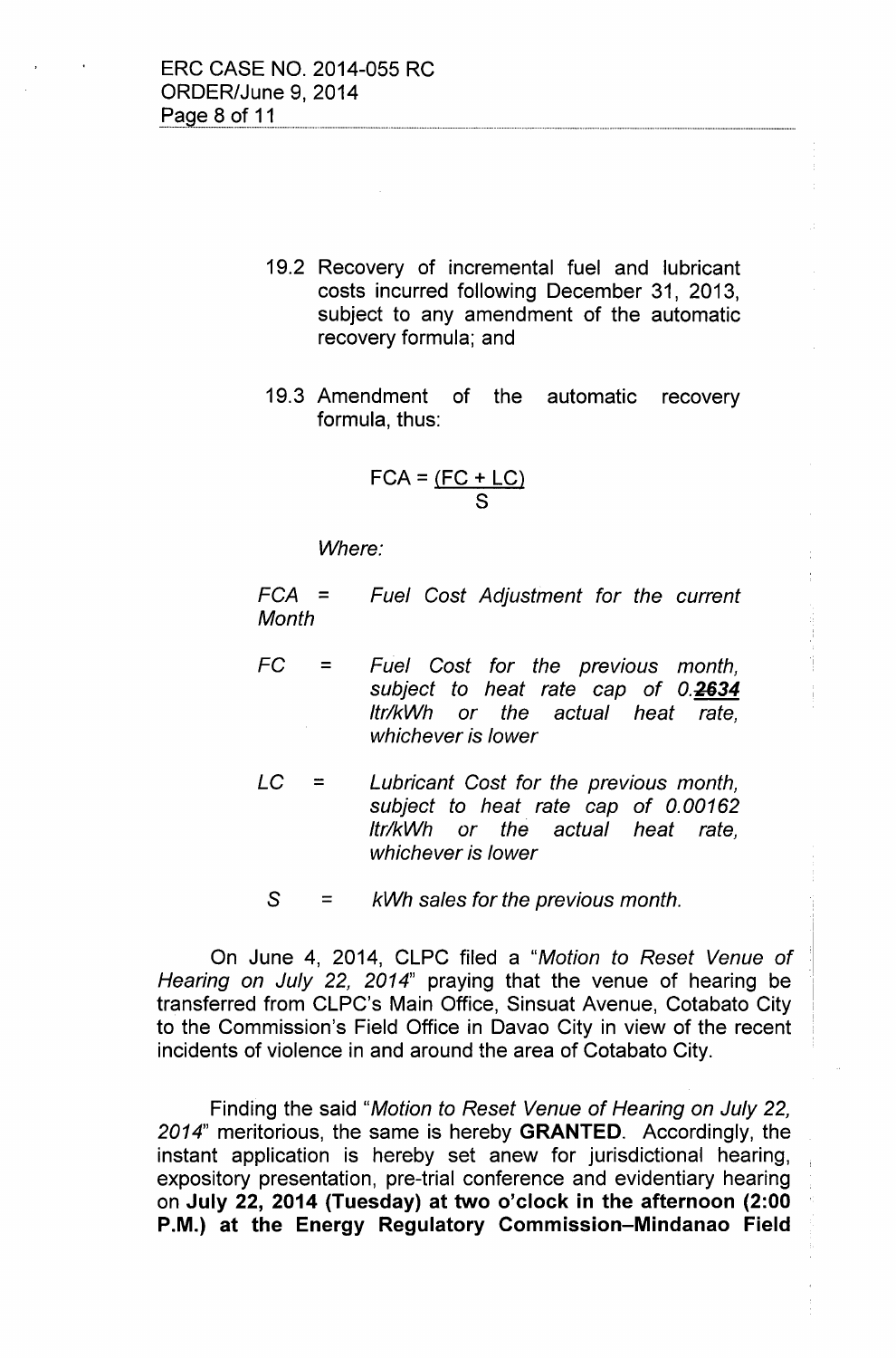$\mathbf{v}$ 

# **Office (ERC-MFO), Mezzanine Floor, Mintrade Building, Monteverde Avenue corner Sales Street, Davao** City.

CLPC is hereby directed to cause the publication of the attached Notice of Public Hearing, at its own expense, twice (2x) for two (2) successive weeks in two (2) newspapers of general circulation in the Philippines, with the date of the last publication to be made not later than ten (10) days before the date of the scheduled initial hearing. It is also directed to inform the consumers within CLPC's franchise area, by any other means available and appropriate, of the filing of the instant application, its reasons therefor and of the scheduled hearings thereon.

Let copies of the application, this Order, and the attached Notice of Public Hearing be furnished the Office of the Solicitor General (OSG), the Commission on Audit (COA) and the Committees on Energy of both Houses of Congress. They are hereby requested, if they so desire, to send their duly authorized representatives at the scheduled hearings.

Likewise, let copies of this Order and the attached Notice of Public Hearing be furnished the Offices of the Governor of Maguindanao and the Mayors of the City/Municipalities within the franchise area of CLPC for the appropriate posting thereof on their respective bulletin boards.

CLPC is hereby directed to furnish all those making requests therefor with copies of the joint application and its attachments, subject to reimbursement of reasonable photocopying costs.

On the date of the initial hearing, CLPC must submit to the Commission its written Compliance with the jurisdictional requirements attaching therewith, methodically arranged and duly marked, the evidences of the actual posting and publication of the Notice of Public Hearing consisting of certifications issued to that effect, signed by the afore-mentioned Governor and Mayors or their duly authorized representatives, bearing the seals of their offices, and the affidavit of the Editors or Business Managers of the newspapers where said Notice of Public Hearing were published together with the complete issues of the said newspapers, and such other proofs of compliance with the requirements of the Commission.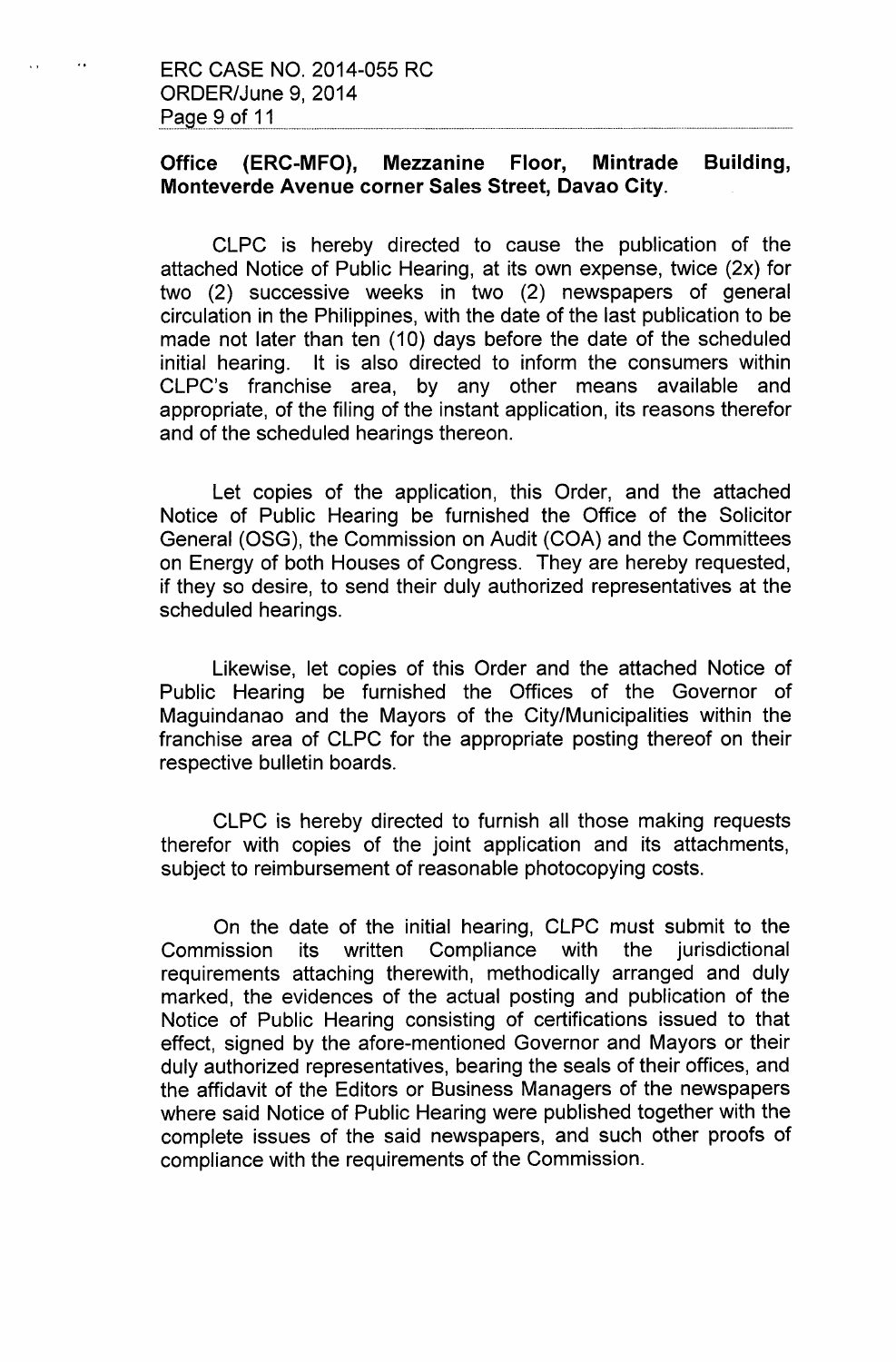CLPC and all interested parties are directed to submit, at least five (5) days before the date of initial hearing and pre-trial conference, their respective Pre-Trial Briefs containing, among others:

- (a) A summary of admitted facts and proposed stipulation of facts;
- (b) The issues to be tried or resolved;
- (c) The documents or exhibits to be presented, stating the purposes thereof and proposed markings therefore; and
- (d) The number and names of the witnesses, with their written testimonies in an individual affidavit form, to be attached to the Pre-Trial Brief.

Failure of CLPC to submit the required Pre-Trial Brief and' Judicial Affidavits of its witnesses within the prescribed period shall be a ground for cancellation of the scheduled hearing, and the resetting of which shall be six (6) months from said date of cancellation.

As part of the pre-trial conference, CLPC must also be prepared to make an expository presentation of its application, aided by whatever communication medium that it may deem appropriate for the purpose, in order to put in plain words and explain, for the benefit of the consumers and other concerned parties, what the application is all about and the reasons and justifications being cited in support thereof.

### **SO ORDERED.**

Pasig City, June 9, 2014.

FOR AND BY AUTHORITY OF THE COMMISSION:

 $\begin{matrix} \mathcal{U} & \mathcal{U} & \mathcal{U} & \mathcal{U} & \mathcal{U} & \mathcal{U} & \mathcal{U} & \mathcal{U} & \mathcal{U} & \mathcal{U} & \mathcal{U} & \mathcal{U} & \mathcal{U} & \mathcal{U} & \mathcal{U} & \mathcal{U} & \mathcal{U} & \mathcal{U} & \mathcal{U} & \mathcal{U} & \mathcal{U} & \mathcal{U} & \mathcal{U} & \mathcal{U} & \mathcal{U} & \mathcal{U} & \mathcal{U} & \mathcal{U} & \mathcal{U} & \mathcal{U} & \mathcal{U}$  $Chairperson$ 

**JS/ERC CASE NO. 2014-055 RC-ORDER**